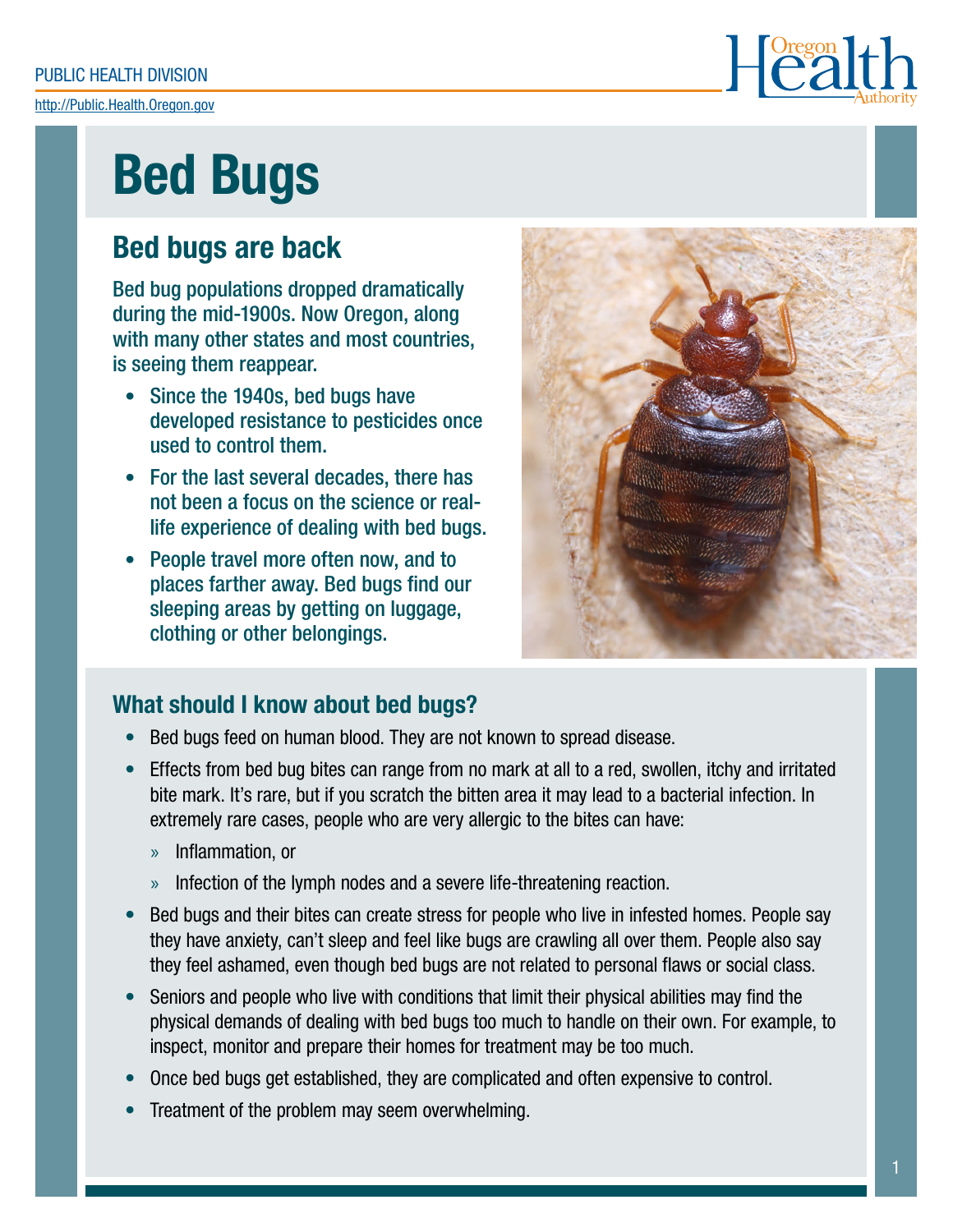## How do I prevent bed bugs?

- Vacuum and clean regularly with soap and water. Eliminate clutter. Look for these, as you clean:
	- » Bed bugs
	- » Bed bug eggs
	- » Bed bug molting rusty-colored spots and outer skeletons bed bugs shed when they molt (see photo).
- Do a visual check of your sleeping area. Check the mattress, box spring, bed frame and bedding with a flashlight. Pull back the sheets and mattress pad cover to check for bed bugs on the folds and seams.
- Check cracks and crevices in the following:
	- » Furniture
	- » Floorboards
	- » Baseboards
	- » Windows
	- » Door frames
	- » Light switch plates
	- » Electrical outlets
- Remove drawers and check:
	- » Inside
	- » Top and bottom
	- » Hinges
	- » In holes
	- » Tops of screws
- Use caulk to seal areas where possible or appropriate.



Bed bug molting



- Check all used furniture before you bring it into your home. Avoid mattresses and furniture left out or in the garbage.
- When traveling, do not set luggage on or near the bed; instead, use the hallway or bathtub. Do a visual check of your sleeping area as noted above. Inspect your suitcase before you leave. Ask lodging staff about their bed bug history, prevention and control policies.
- If you think you were in an area with bed bugs, wash and dry your clothes on the hottest setting as soon as you get home. High heat for at least 20 minutes will kill adults and eggs. If you can't clean your clothes right when you get home, store them in a sealed plastic bag until you can.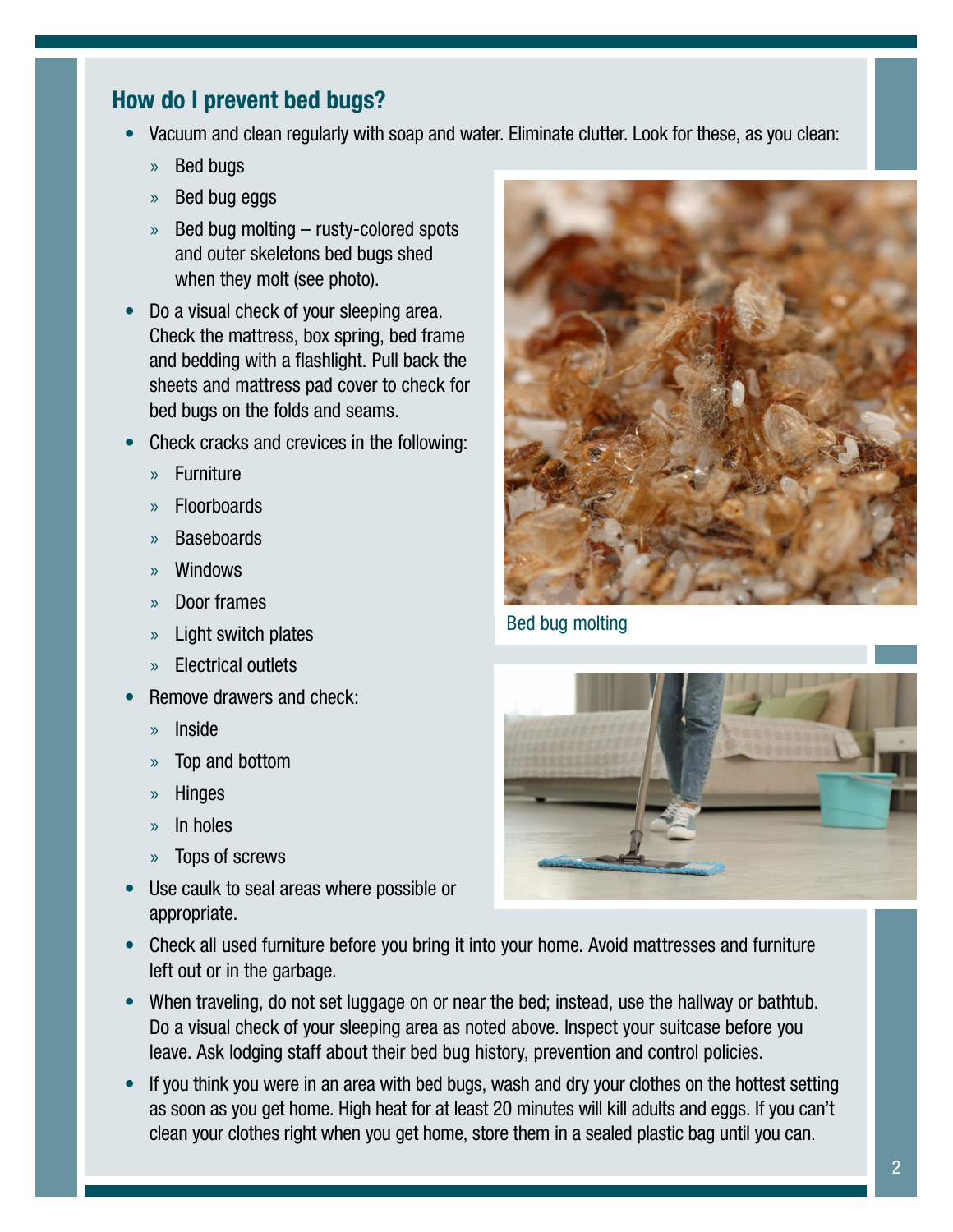## What should I do if I find bed bugs?

Don't panic. Bed bugs are hard to get rid of but not impossible. There is no need to feel ashamed or embarrassed. Anyone can have bed bugs. It's important to let others know who are, or recently have been, in your home. Also, let property owners or managers know if you are visiting or live in a multi-unit setting. Examples are an apartment, dorm, residential care facility or shelter. Follow the steps below if you think you have bed bugs.

- 1. Make sure you have bed bugs, not fleas, carpet beetles or ticks. Trap a bug and contact your local Oregon State University county extension office for help (see the website on page 4). Visual guides available online also help to identify bed bugs. Check the U.S. Environmental Protection Agency and National Pesticide Information Center links on page 4.
- 2. Follow the tips in the "How do I prevent bed bugs?" section on page 2 to know where to start to look for bed bugs. Vacuum and clean to reduce the number of bugs. Change the vacuum bag after each use. Put the used vacuum bag in a sealed plastic bag before you put it in the trash. That way, the bugs can't crawl out and re-infest the area.
- 3. Wash and dry bedding on the hottest setting often. Remember to wash the laundry container as well.



- 4. Pull beds away from the walls. Keep the bedding from touching the floor. Bed bugs can crawl from the walls and floor to your bed. Sticky traps and special cups prevent bed bugs from climbing up the bedposts to the box spring and mattress.
- 5. Put box springs and mattresses in covers specially designed to keep bed bugs out.
- 6. Consider hiring a licensed, responsible pest management professional with a history of using integrated pest management (IPM) to deal with bed bugs. The Oregon Department of Agriculture (ODA) regulates pest control companies. Check the [ODA website](https://www.oregon.gov/oda/programs/IPPM/InsectsSpiders/Pages/BedBugs.aspx) to find licensed pest control companies. Also, go there to find out if a pest control company has a history of violations.

## What should I know about pesticides?

- It is not safe to spray your body with insect repellents (such as DEET) before you go to sleep. Insect repellents are not meant to be trapped on your skin for long periods. Call the Poison Center at 1-800-222-1222, right away if you think your health is affected from doing this.
- If you use a pesticide in bedrooms and sleeping areas make sure it states it is for indoor use. The use of outdoor pesticides inside your home puts people and pets at risk for health problems.
- If you use pesticides that doesn't state it is for bed bugs use it could create a bigger problem by making the bed bugs:
	- » Resistant to chemicals and harder to control, or
	- » Forced to hide in even harder-to-reach places.